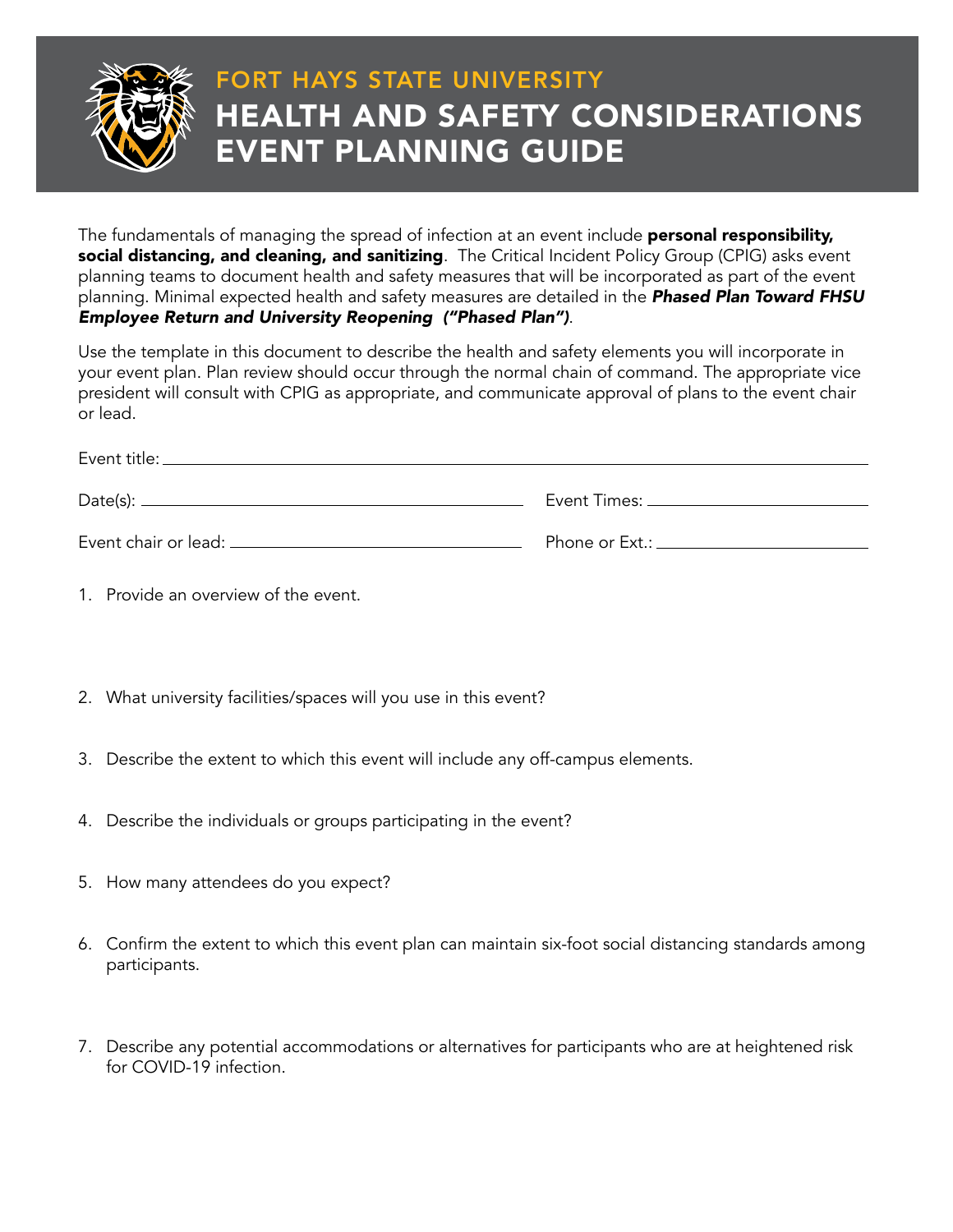- 8. List any physical additions or changes (barriers, sneeze guards, office reassignments or rearrangements) that can be implemented in conjunction with this event.
- 9. Describe sanitization measures you will implement as part of this plan. Refer to the Toolkit for [Returning to the Workplace](https://fhsu.edu/covid-19-response/return-to-work/index.html) ("Toolkit") for guidance and explain how hand sanitizing, and cleaning and sanitizing of the area(s) (esp. common touchpoints), will be implemented.
- 10. Describe your plan for communicating and orienting event organizers, event staff and participants on FHSU's health and safety expectations and the need for each participant to take personal responsibility in limiting the potential spread of infectious diseases, including implementation of the following:
	- - [Phased Plan Toward FHSU Employee Return and University Reopening](https://fhsu.edu/covid-19-response/documents/fhsu-reopening-plan-phase3.pdf)
		- [Toolkit for Returning to the Workplace](https://fhsu.edu/covid-19-response/return-to-work/index.html)
		- [Face Covering Policy](https://fhsu.edu/covid-19-response/documents/reopening-plan-phase3.pdf)
		- [Personal Wellness Check Tool](https://fhsu.edu/covid-19-response/documents/personal-wellness-check.pdf)
		- [FHSU Covid-19 Response web page](http://FHSU Covid-19 Response web page)
- 11. Describe the placement and messaging you will use as event signage to remind participants of health and safety measures they should adhere to while participating in the event.

12. Event planners are asked to provide event participants with the following standard cautionary statement by including such statement in event descriptions, invitations, and instructions.

*There is an ongoing pandemic in the United States caused by the SARS-CoV-2 virus. The virus causes the respiratory infection known as COVID-19. The symptoms of COVID-19 include fever, cough, shortness of breath, headache and body aches. A severe illness can result in death. Individuals with certain chronic diseases are at increased risk for a severe illness. The risks associated with COVID-19 are ongoing, and your participation in this event increases your risk of exposure to the virus. All participants are expected to observe appropriate infection control measures for personal health and for the health of others. It is your responsibility to:*

- *• Stay away if you are ill*
- *• Wear a mask to protect others*
- *• Wash your hands routinely*
- *• Keep 6-foot distance between yourself and others*

*For additional information on FHSU's response to the coronavirus see the FHSU Covid-19*